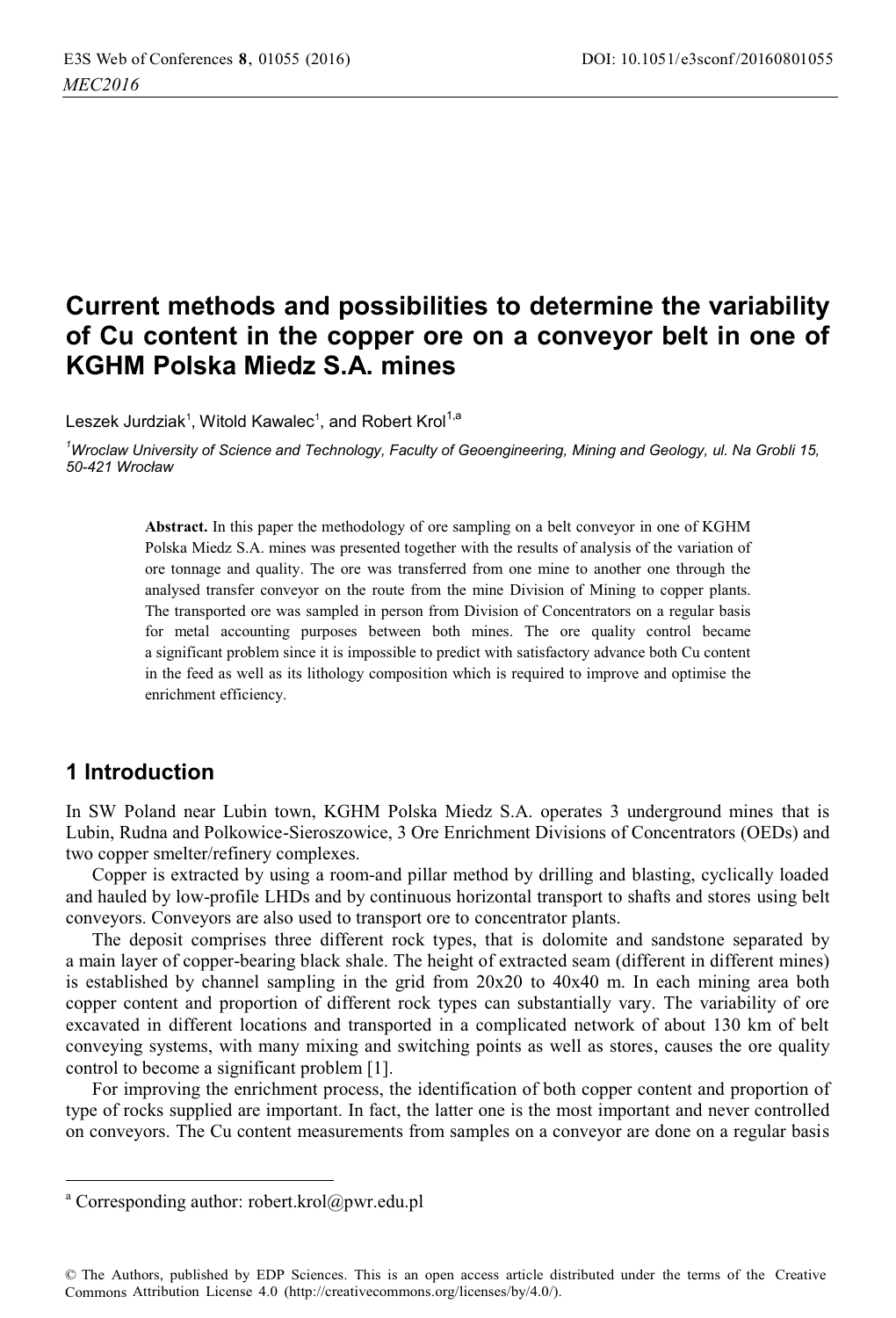on one conveyor linking two mines. The samples are taken in order to make financial accounting between both mines after each shift.

In this paper one month measurements data were used to analyse the variability of Cu content in ore transported by one of KGHM Polska Miedz S.A. mines [2]. The results can be compared with Cu content variability of ore proceeded in the enrichment plants [3] as well as in ore supplied from mining face on divisional conveyor [2].

#### **2 Methodology of ore sampling on a belt conveyor**

A sampling station led by staff from the Centrum Badan Jakosci Sp. z o.o. (shortly CBJ) is placed on a transfer belt conveyor linking two KGHM Polska Miedz S.A. (shortly KGHM) mines. The ore is weighed on the conveyor by weightometer and is manually sampled in person by CBJ for metal content determination. These measurements and sampling/assay dictate the commercial payment between the mine, which supplies ore through this conveyor, and the mine, which receives and sends it together with its own ore to the ore processing plant.

The following description come from the QA/QC audit provided to KGHM by Wroclaw University of Science and Technology and SRK Consulting from UK [2].

The ore from the supplying mine was loaded into four bins from which the ore was fed onto the gathering conveyor and then transported ore from four sites of potentially different grade levels. The operations personnel advised that the finer fractions were generally with higher grade. The loading of material onto the analysed gathering conveyor was controlled by supplying the mine operators while the sampling regime was selected independently by CBJ personnel based on an agreed protocol.

The ore in the supplying mine was fed after blasting onto sectional conveyors by loaders through a 400 x 400 mm grille limiting the maximum lump size fed forward onto the analysed gathering conveyor linking both mines. Cumulative sampling was carried out exactly on this conveyor on each shift. It consisted of a dozen of partial samples drawn from equal masses (or periods) according to a special procedure described in the protocol.

The loading station comprised four 300 Mg ore bins fed by a single conveyor. The first three bins were filled via three moveable heavy duty ploughs on the conveyor. The local operator either raised or lowered the ploughs to push ore off the conveyor to discharge into the bins in order to maintain ore levels in the bins. The final bin received the ore from the discharge of the conveyor and did not incorporate a plough. The height of the plough was adjusted allowing partial removal of solids from the conveyor and consequently selective filling of different bins with either finer or coarser material was possible. The ore in the bins exhibited some degree of size segregation. The bins incorporated the level measurement instrumentation.

The bins were discharged via feeders onto the transfer conveyor to feed ore to the receiving mine conveying system via the CBJ weightometer and ore sampling point. The local operator, employed by the supplying mine, selected the plough position and bin discharge point. The procedure indicated that one feeder should be used at any time but also two feeders could be used if required. The first feeder was larger than the others. The operator recorded the timing/usage of the feeders but did not record the bin loading times.

The conveyors in the receiving mine were shut down one hour earlier than the supplying mine conveyors and during this time the bins at the load out point were usually filled. The conveyor tonnage was measured by two weightometers located upstream of the sample point. One weightometer was maintained by the supplying mine, which used the results, and the other was used and maintained by the receiving mine.

The sample cut was 0.3 m wide marked on the conveyor structure. This represented a 30 kg sample. The sampling process, from stopping the conveyor, breaking larger lumps, removing the sample, screening, crushing of oversize, mixing, splitting through labelling – was satisfactory. The CBJ sampling operators, seemed well-drilled in the procedures. The summarized protocol was as follows.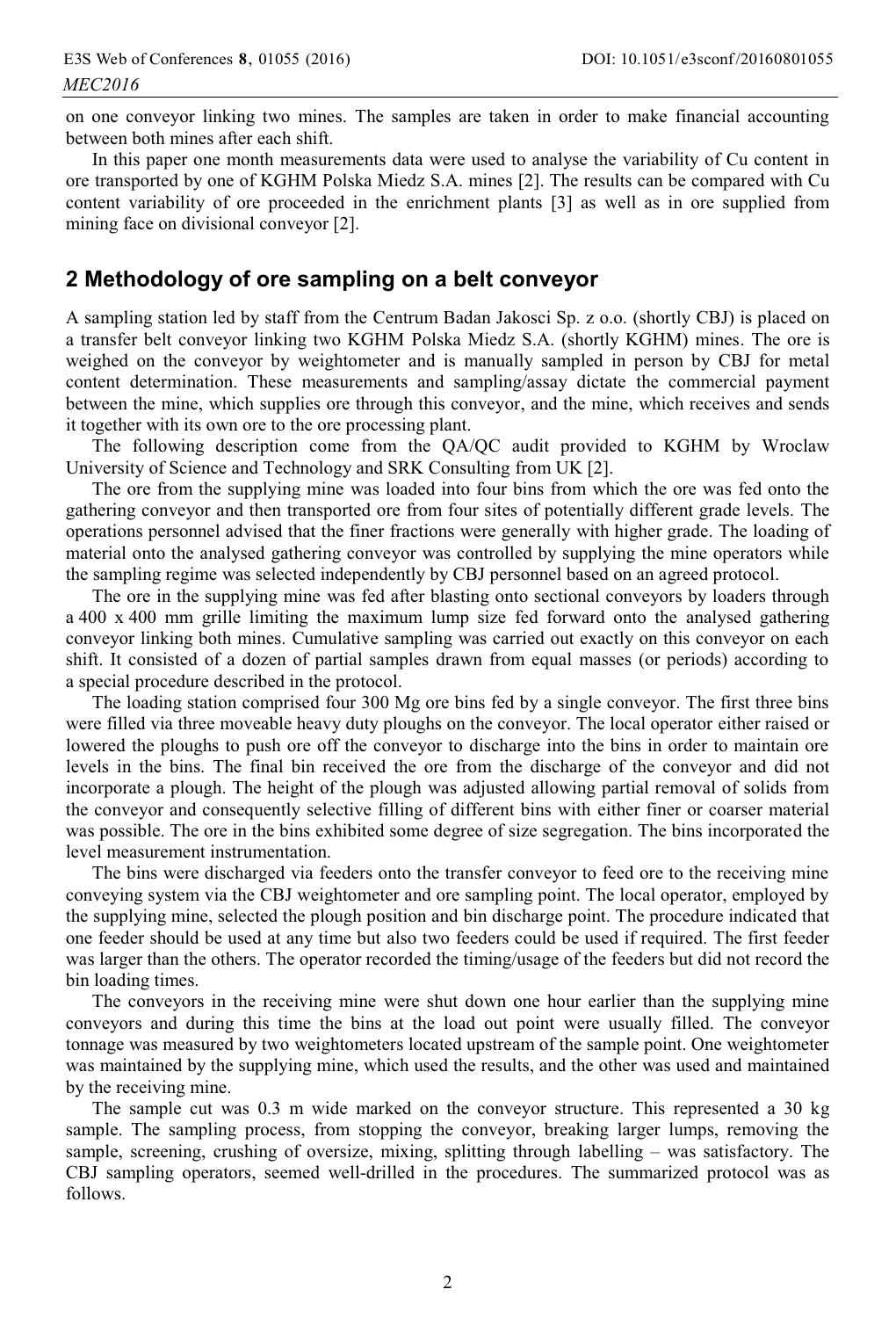- Based on total planned tonnage to be transferred over the shift, the sampling procedure defined the number of samples to be taken, the sample interval in terms of tonnage and the minimum tonnage between successive samples.
- The sample was 300 mm wide and was taken from the conveyor between two defined marks.
- The conveyor was stopped and samples were taken at tonnages selected by the CBJ operators within the parameters described below. This procedure introduced randomness to the sample timing in order to reduce any potential bias in the type of material fed onto the conveyor at any particular time and to prevent the sampling exercise from being predicted (by loading operators).
- Pieces of ore lying across the sampling width were manually broken.
- The sample was removed and screened at 10 mm. The oversize was removed and crushed to -10 mm. The undersize and crushed solids were mixed in person on a steel plate. The mixed sample was collected and riffled to produce an approximately 4 kg sample. The sample was added to the mixer. All samples were combined and mixed and then riffled to produce the final sample. The parameters for selecting sample intervals are given in Table 1.

| The planned supply<br>of dredged material<br>$[Mg]/\text{shift}$ | Mass range<br>$(\text{layer})$ $[\text{Mg}]$ | Minimum interval by<br>mass<br>[Mg] | Number of<br>incremental<br>samples/shift |  |
|------------------------------------------------------------------|----------------------------------------------|-------------------------------------|-------------------------------------------|--|
| to 999                                                           | 75                                           | 37.5                                | $10-13$                                   |  |
| from 1000 to 1499                                                | 100                                          | 50                                  | $10-15$                                   |  |
| from 1500 to 1999                                                | 125                                          | 62.5                                | $12 - 16$                                 |  |
| from 2000 to 2499                                                | 150                                          | 75                                  | $13-16$                                   |  |
| from 2500 to 2999                                                | 175                                          | 87.5                                | $14 - 17$                                 |  |
| over 3000                                                        | 200                                          | 100                                 | 15 and more                               |  |

**Table 1.** Sampling interval protocol.

At the start of the shift, the planned tonnage to be transferred from the supplying mine was used to define the sampling plan. The CBJ sampling team identified the number of samples and the sampling tonnage interval. Then the team then identified the random tonnages at which the conveyor would be stopped. These figures are noted on a log sheet. During the shift the actual tonnage transferred as measured by the CBJ weightometer is noted. For each sample were a unique sample reference number was given which then was noted on the sheet.

The sample size was reported to be approximately 30 kg per cut depending on loading of the conveyor. The particle size was mostly smaller than 300 mm. Larger particles commonly occurred.

The sample size taken from the belt appeared to be too small considering the maximum particle size on the conveyor. Observation indicated that some particles in excess of  $250x250x100$  mm were possible, which would be 30% of mass contained in a typical 30 kg sample cut. Typically, a sample of this size should not contain particles greater than 40 mm. Increasing the sample width even to 1 m would not significantly improve this situation and would probably result in a unrealistic sample size for manual processing.

The final sample was split into four separate samples: one for i) the supplying mine, ii) receiving mine, iii) assay and one as a control sample.

Similar sampling procedures were used for sampling the ore on other conveyors e.g. irregular control sampling for establishing Cu content in the ore supplied from mining faces on the divisional conveyors. The check of dilution level was the aim of control sampling.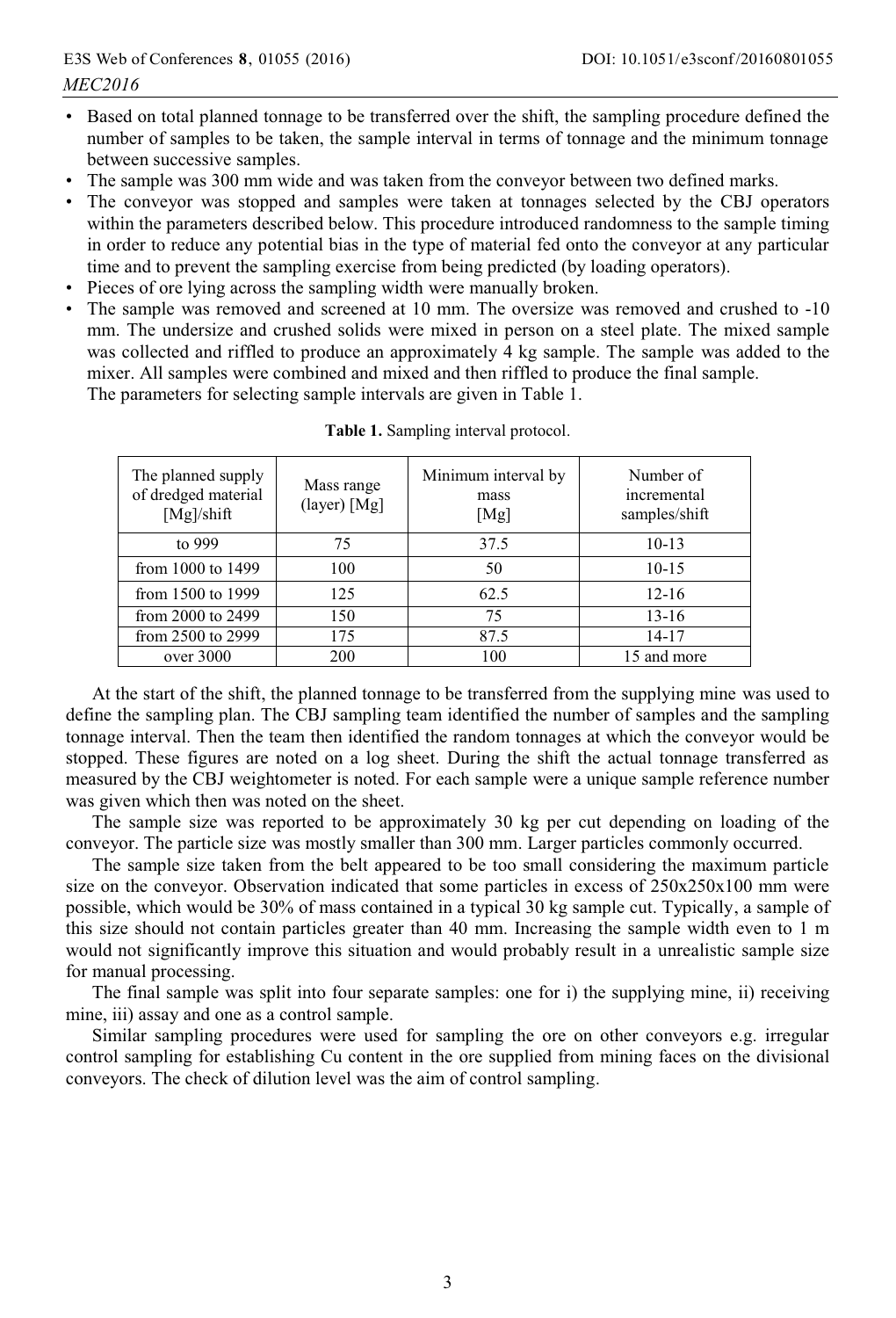#### **3 Results and discussion**

Figures 1 and 2 show the change of the quantity and quality of ore during 120 subsequent shifts. On Saturday and especially on Sunday the analysed conveyor belt was practically not used for ore transportation, and therefore some studies excluded the "zero" shift from the analysis.

 Ore quality variations were random, what can be seen from the results of the process test run recorded above and below the median, as well as from the change of the increase and decrease directions (Table 3). In the case of ore quantity, a statistically important data clustering was observed with a 95% confidence level (Table 2).

 Out of 120 shifts, ore was transported only during 77 shifts (the quantity of ore was greater than zero). The quantity range was between 560 and 3500 Mg. The median was 3000 Mg. The *P* value for values above and below the median was below 0.025 (0.00978), and therefore a statistically significant clustering exists of the sequence value, with statistical significance of 95%.



**Figure 1.** Variations of ore quantity on the conveyor analysed in 120 subsequent shifts in September 2015.



| <b>Test</b>                                 | $\vert Observed \vert Expected \vert Longest \vert P(\ge)$ |    |          | $P(\leq=)$ |
|---------------------------------------------|------------------------------------------------------------|----|----------|------------|
| Values above and below the median           | 17.8649                                                    | 44 | 0.996549 | 0.00977954 |
| Increase and decrease of the sequence value | 29.6667                                                    |    | 0.254099 | 0.846738   |



**Figure 2.** Variations of copper content in the ore transported on the analysed conveyor in September 2015.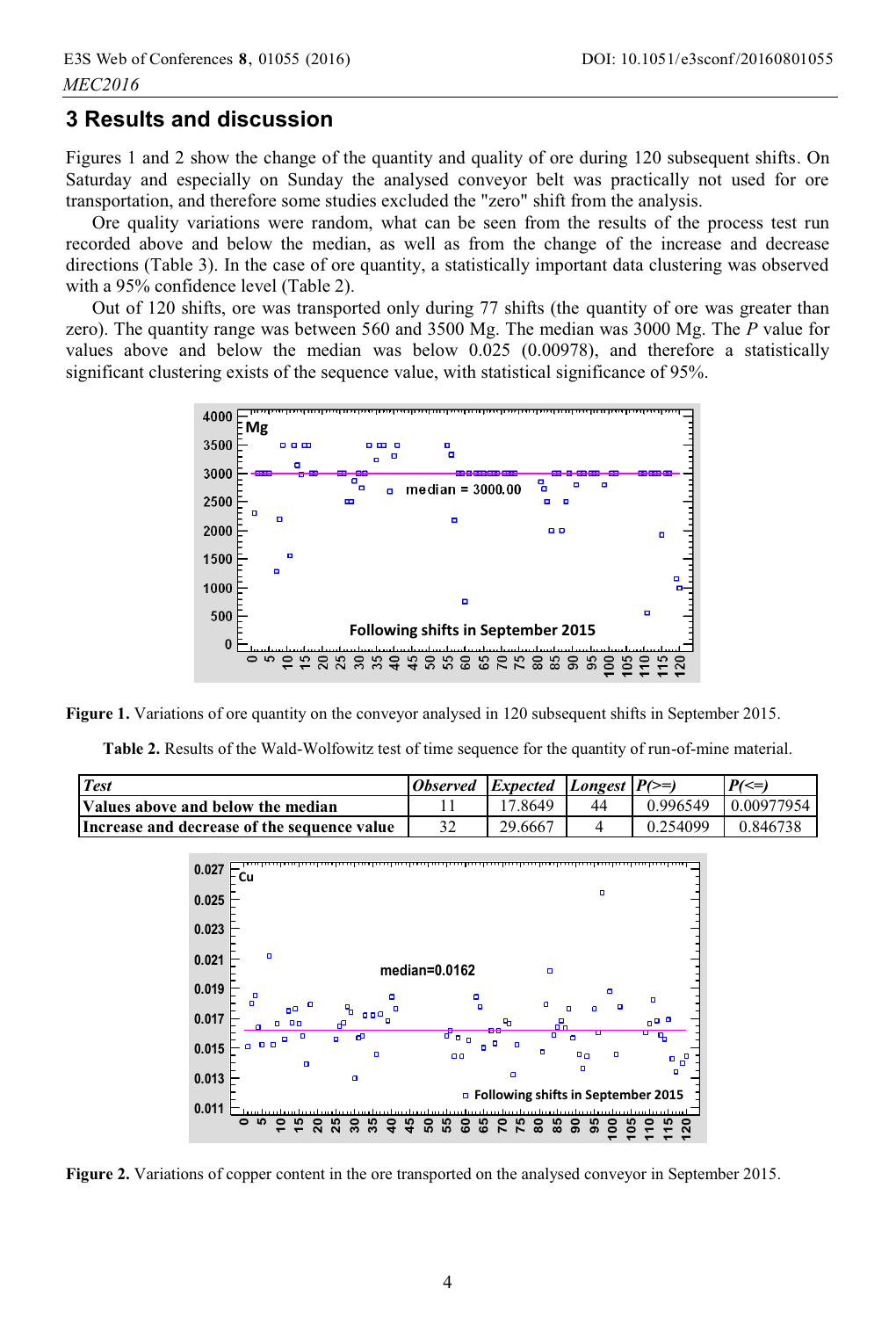| <b>Test</b>                                 | Observed   Expected   Longest |         | $P(>=)$  |          |
|---------------------------------------------|-------------------------------|---------|----------|----------|
| Values above and below the median           |                               | 37.973  | 0.792076 | 0.281171 |
| Increase and decrease of the sequence value | 49                            | 50.3333 | 0.693159 | 0.409252 |

**Table 3.** Results of the Wald-Wolfowitz test of time sequence for the copper content in the ore.

 Numerous instances of shift output at the level of 3000 Mg indicated that this was the target value and probably such tonnage was usually planned for transportation from one mine to other one using a underground transport. Maintaining control of this value was possible, while maintaining control of quality could be difficult and quality variations might be random.

 The ore grade was determined for 77 of 120 shifts, as the discussed conveyor was not used to transport ore during the rest of the shifts. The grade varied from 0.0118 to 0.0254 and the median was 0.0162. As none of the *P* values in Table 3. was below 0.025, non-random patterns were not observed at the significance level of 95%.

 A further part of this work included description of the variations in copper quantity and content in the ore transported on the analysed conveyor, depending on the shift and the day of the week, supplemented by the analysis of their significance.

 In September 2015, the quantity of the ore transported on the analysed conveyor varied depending on the day of the week (Fig. 3), shift number and day of the week/shift number combined. The variation of the weight of the transported run-of-mine material was significantly smaller if idle shifts were excluded.



**Figure 3.** Variation of the average quantity of the transported ore with 95% confidence intervals depending on days of the week (including idle shift on the left and excluding idle shift on the right).



**Figure 4.** Variation of the average copper content in the ore transported on the analysed conveyor with 95% confidence intervals depending on days of the week.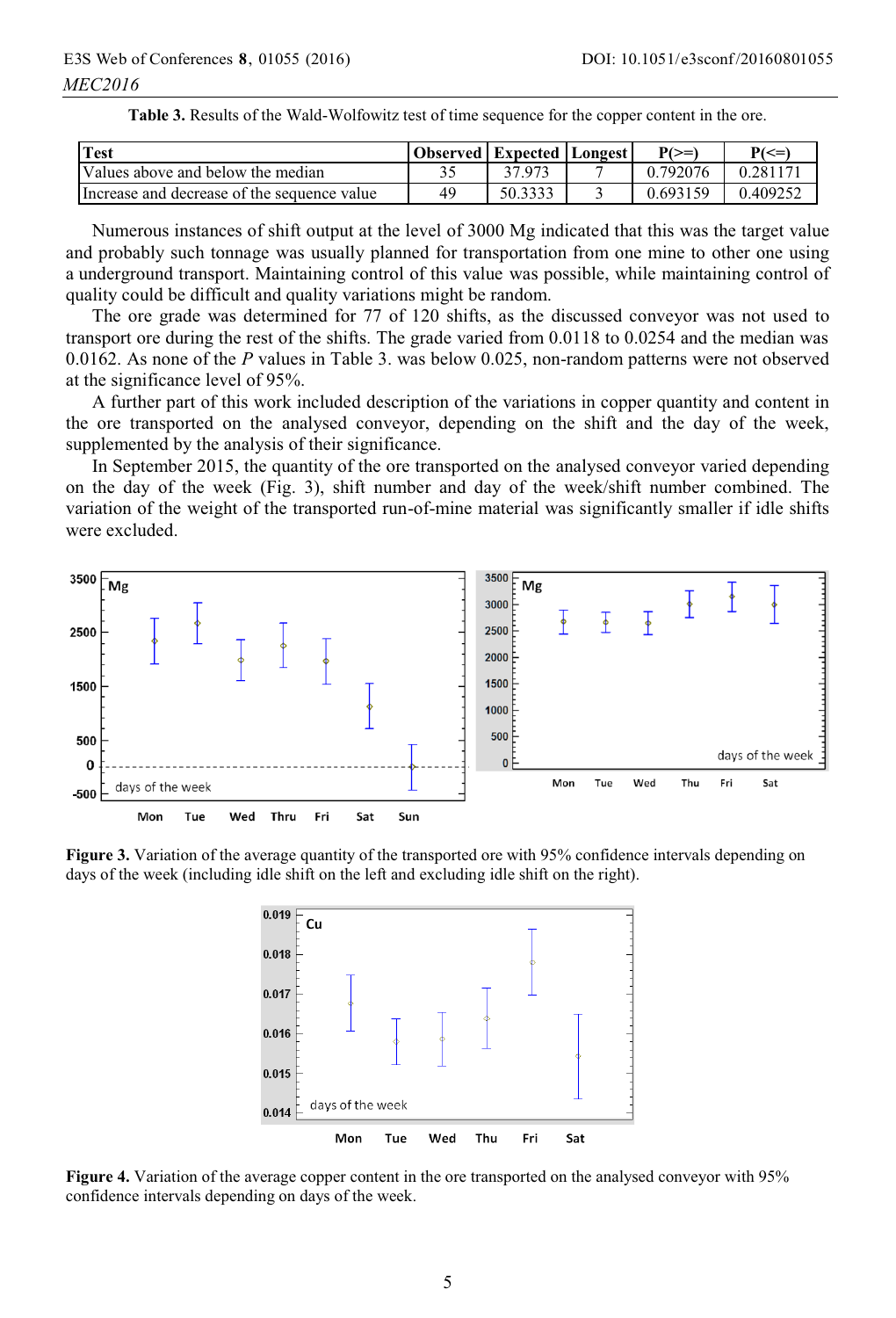Such statistical differences, occasionally significant especially if idle shifts with zero transportation were included, were not reflected in grade variations, which showed to be more stable in the discussed subgroups. As far as days of the week were concerned, two homogeneous but not disjoint groups were formed (Mon-Thu  $+$  Sat and Thu-Fri  $+$  Mon), with significant differences for the following pairs: Tue-Fri, Wed-Fri and Fri-Sat. Such differences may be difficult to explain, without the knowledge on the extent to which the production plans were followed.

 Although some variations of copper content may be observed depending on the shift number, they did not seem statistically significant. This was confirmed in the quartile graph (box and whiskers type – Fig. 5, left side). Similar statistically insignificant variation of average grade values may be observed, if they were grouped depending on days of the week (Fig. 5, right side). Although average grade variations seemed to be considerable, especially on Saturday, when represented in the quartile graph, they proved to have a similar variation range for all days of the week. Two non-homogenous but joint groups may be identified (Mon-Thu + Sat and Thu-Fri + Mon). Significant differences can be observed for the following pairs: Tue-Fri, Wed-Fri and Fri-Sat.



**Figure 5.** Variation of average copper content in the transported ore shown as a quartile graphs depending on the shift number (left) and days of the week (right).

 Another comparison can be made depending on the days of the week and shift number (Fig. 6). The statgraphics Centurion XVII computer software, which was used in the calculations, identified as many as 4 joint homogeneous subgroups based on 17 significantly different pairs.



**Figure 6.** Average copper content in the ore transported on the analysed conveyor with 95% confidence intervals and with quartile graph depending on the day of the week and on the shift number.

 These differences can't be logically explained without establishing a connection with production plans and mining face location. However, in the future, a record should be kept and analysed of metal grades in the output stream of mixed ore on the analysed conveyor and/or at the feeding point to Division of Concentrators, as the identified statistical differences may be explained by variation in the quality of ore from different parts of the deposit. Such procedure may serve a base for using statistical